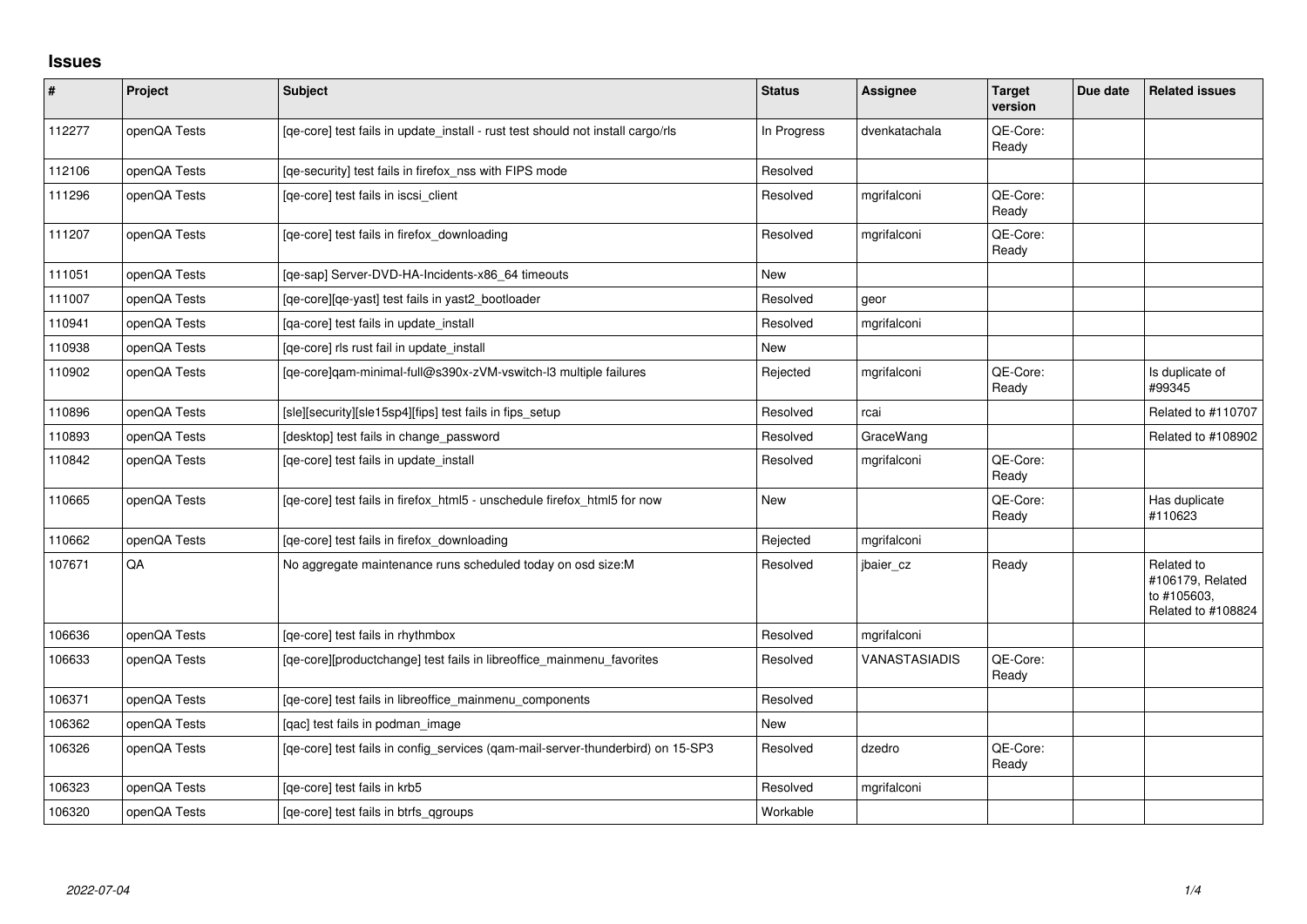| #      | Project        | <b>Subject</b>                                                                                          | <b>Status</b> | Assignee             | <b>Target</b><br>version | Due date | <b>Related issues</b>                                               |
|--------|----------------|---------------------------------------------------------------------------------------------------------|---------------|----------------------|--------------------------|----------|---------------------------------------------------------------------|
| 106179 | QA             | No aggregate maintenance runs scheduled today on osd - dashboard.gem.suse.de<br>down size:S             | Resolved      | osukup               | Ready                    |          | Related to<br>#106546, Related<br>to #107227,<br>Related to #107671 |
| 106059 | openQA Tests   | [ge-core] test fails in consoletest finish                                                              | Resolved      | punkioudi            |                          |          |                                                                     |
| 105148 | openQA Tests   | [ge-core] test fails in openssl nodejs                                                                  | Resolved      | mgrifalconi          |                          |          |                                                                     |
| 103557 | openQA Project | Aggregate different versions into the same build openga in group_overview pages                         | Rejected      | okurz                | future                   |          | Is duplicate of<br>#53264                                           |
| 103002 | openQA Tests   | [qe-core] test fails in openssl_nodejs SLE 15 GA and SP1                                                | Resolved      | mgrifalconi          |                          |          |                                                                     |
| 101941 | openQA Tests   | [qe-core] test fails in libreoffice_recent_documents                                                    | Resolved      | dzedro               | QE-Core:<br>Ready        |          |                                                                     |
| 101882 | openQA Tests   | [qe-core] aarch64 workers: test fails in patch_and_reboot                                               | New           |                      |                          |          |                                                                     |
| 101879 | openQA Tests   | [ge-sap] test fails in Sysctl                                                                           | Resolved      | rbranco              |                          |          |                                                                     |
| 101861 | qe-yast        | [qe-yast] test fails in yast2_keyboard due to sporadic gnome notification popup                         | Closed        | <b>JERiveraMoya</b>  | Current                  |          |                                                                     |
| 101824 | openQA Tests   | [qe-sap] test fails in saptune                                                                          | <b>New</b>    |                      |                          |          |                                                                     |
| 99591  | openQA Tests   | [qe-core] many test called with qa_run.pm fail                                                          | Resolved      | dzedro               | QE-Core:<br>Ready        |          | Related to #99714                                                   |
| 99381  | openQA Tests   | [ge-core] test fails in smt server install                                                              | Resolved      | <b>VANASTASIADIS</b> |                          |          |                                                                     |
| 99375  | qe-yast        | [qe-yast] test fails in yast_keyboard                                                                   | Closed        |                      |                          |          |                                                                     |
| 97283  | openQA Tests   | [qa-core][sporadic] test fails in ovs_server                                                            | New           |                      |                          |          |                                                                     |
| 97280  | openQA Tests   | [kernel-qa] test fails in bpf_prog05 and ptrace10                                                       | Resolved      | MDoucha              |                          |          |                                                                     |
| 97274  | QA             | qam dashboard improvement ideas                                                                         | New           |                      | future                   |          | Related to #94838,<br>Related to #104209                            |
| 97202  | openQA Tests   | [qe-core] unschedule or softfail gnome_music                                                            | Resolved      | punkioudi            |                          |          |                                                                     |
| 97121  | QA             | [epic] enable qem-bot comments on IBS (was: enable qa-maintenance/openQABot<br>comments on smelt again) | New           |                      | future                   |          | Related to #96998                                                   |
| 97118  | QA             | enhance bot automatic approval: check multiple days                                                     | New           |                      | future                   |          | Related to #104209                                                  |
| 97016  | openQA Tests   | [ge-core] test fails in sshd                                                                            | Resolved      | geor                 | QE-Core:<br>Ready        |          |                                                                     |
| 97013  | openQA Tests   | [qe-core][qe-yast] test fails in handle_reboot, patch_and_reboot, installation                          | <b>New</b>    |                      |                          |          | Related to #95458                                                   |
| 97007  | openQA Tests   | [qa-core] test fails in dracut_enhanced                                                                 | Blocked       | punkioudi            |                          |          | Related to #97004,<br>Related to #112676                            |
| 97004  | openQA Tests   | [yast] mru-install-minimal-with-addons boots to desktop instead of console                              | Resolved      | <b>JERiveraMoya</b>  |                          |          | Related to #97007                                                   |
| 96989  | openQA Tests   | [qa-core] test fails in rmt_feature                                                                     | Resolved      | mgrifalconi          | QE-Core:<br>Ready        |          |                                                                     |
| 96977  | openQA Tests   | [qac] test fails in t12_ssid_format fails since its introduction                                        | Resolved      | cfconrad             |                          |          |                                                                     |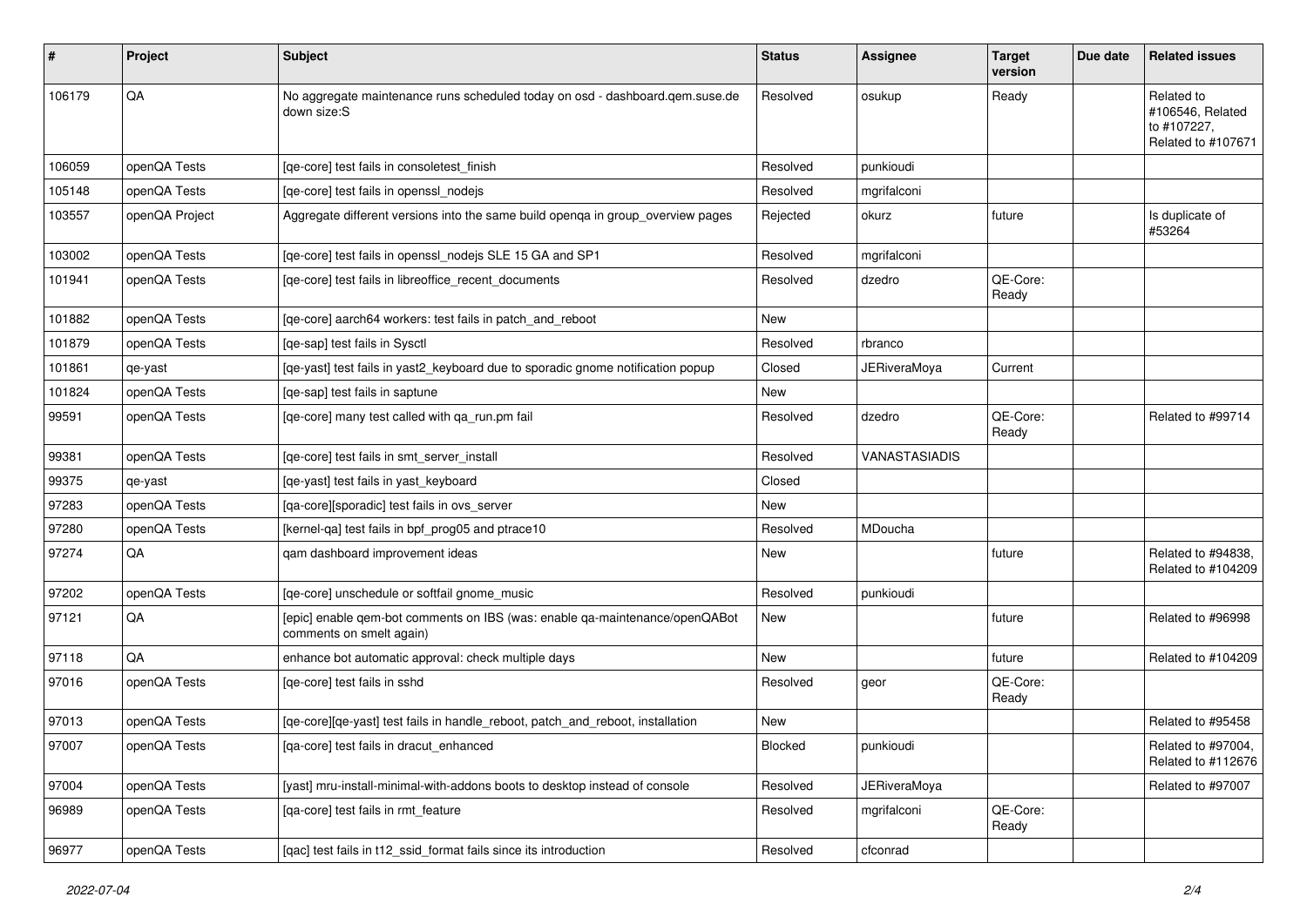| #     | Project      | Subject                                                                               | <b>Status</b> | Assignee      | <b>Target</b><br>version | Due date | <b>Related issues</b>                                                                                                                                           |
|-------|--------------|---------------------------------------------------------------------------------------|---------------|---------------|--------------------------|----------|-----------------------------------------------------------------------------------------------------------------------------------------------------------------|
| 95905 | openQA Tests | [qe-core][sporadic] test fails in 1_openssh - Wipe mau-qa_userspace_openssh           | Resolved      | geor          | QE-Core:<br>Ready        |          |                                                                                                                                                                 |
| 95759 | openQA Tests | [qe-core] test fails in first_boot                                                    | Resolved      | mgrifalconi   | QE-Core:<br>Ready        |          |                                                                                                                                                                 |
| 95724 | openQA Tests | [ge-core] move vim out of installation tests                                          | Resolved      | zluo          |                          |          | Related to #56651,<br>Related to #95365                                                                                                                         |
| 95691 | openQA Tests | [qe-core] test fails in grub2_test                                                    | Resolved      | dzedro        | QE-Core:<br>Ready        |          |                                                                                                                                                                 |
| 95689 | openQA Tests | [qa-core] test fails in zypper_migration since months - make it softfail if possible  | New           |               |                          |          |                                                                                                                                                                 |
| 95653 | openQA Tests | [qe-core] test fails in gnome_music                                                   | Rejected      |               |                          |          |                                                                                                                                                                 |
| 95365 | openQA Tests | [qe-core] move ncurses out of installation tests                                      | Resolved      | zluo          | QE-Core:<br>Ready        |          | Related to #95724,<br>Related to #95362                                                                                                                         |
| 95362 | openQA Tests | [qe-core] make zypper_call use serial terminal regardless of the architecture         | Workable      | szarate       |                          |          | Related to #95365,<br>Related to #90008,<br>Related to #75319                                                                                                   |
| 94723 | openQA Tests | [qe-yast][qe-core][qem] test fails in installation due to SCC key rotation            | Closed        |               |                          |          |                                                                                                                                                                 |
| 94534 | openQA Tests | [qem][qe-core] test fails in scc_registration                                         | Resolved      | okurz         |                          |          |                                                                                                                                                                 |
| 94264 | openQA Tests | [migration] test fails in boot_to_desktop in mru multipath tests sometimes            | Resolved      | dzedro        | QE-Core:<br>Ready        |          |                                                                                                                                                                 |
| 94177 | openQA Tests | [qe-core][qem][piglit] test fails in pidgin_IRC: Disconnected, session limit exceeded | Resolved      | tjyrinki_suse | QE-Core:<br>Ready        |          | Related to #94288.<br>Related to #94441                                                                                                                         |
| 94171 | openQA Tests | [qem][sap] test fails in check_logs about 50% of times                                | Rejected      |               |                          |          | Related to #95458                                                                                                                                               |
| 94126 | openQA Tests | [qe-sap][qem][sap] test fails in boot_from_pxe                                        | New           |               |                          |          |                                                                                                                                                                 |
| 94033 | openQA Tests | [gem][gac] test fails in validate btrfs                                               | Rejected      |               |                          |          |                                                                                                                                                                 |
| 92566 | openQA Tests | [qe-sap][qem][SAP]test fails in Sysctl                                                | Resolved      | jadamek       |                          |          |                                                                                                                                                                 |
| 92560 | openQA Tests | [qe-sap][qem][sap]test fails in partitioning_firstdisk                                | New           | jadamek       |                          |          |                                                                                                                                                                 |
| 92482 | openQA Tests | [gem][ge-core] test fails in update_install                                           | Resolved      | mgrifalconi   |                          |          |                                                                                                                                                                 |
| 91554 | openQA Tests | [gem][leap][opensuse][ge-core] Update GM images before running upgrade tests          | Feedback      | apappas       | QE-Core:<br>Ready        |          | Related to #89263,<br>Related to #97487,<br>Related to #97484,<br>Related to<br>#107620, Related<br>to #107965,<br>Related to<br>#108692, Related<br>to #108797 |
| 90896 | openQA Tests | [qe-sap][qem][sporadic] test fails in check_cluster_integrity                         | New           | jadamek       |                          |          |                                                                                                                                                                 |
| 90893 | openQA Tests | [gem][ga-core] test fails in firefox_private - Needle facebook favicon change         | Resolved      | geor          | QE-Core:<br>Ready        |          |                                                                                                                                                                 |